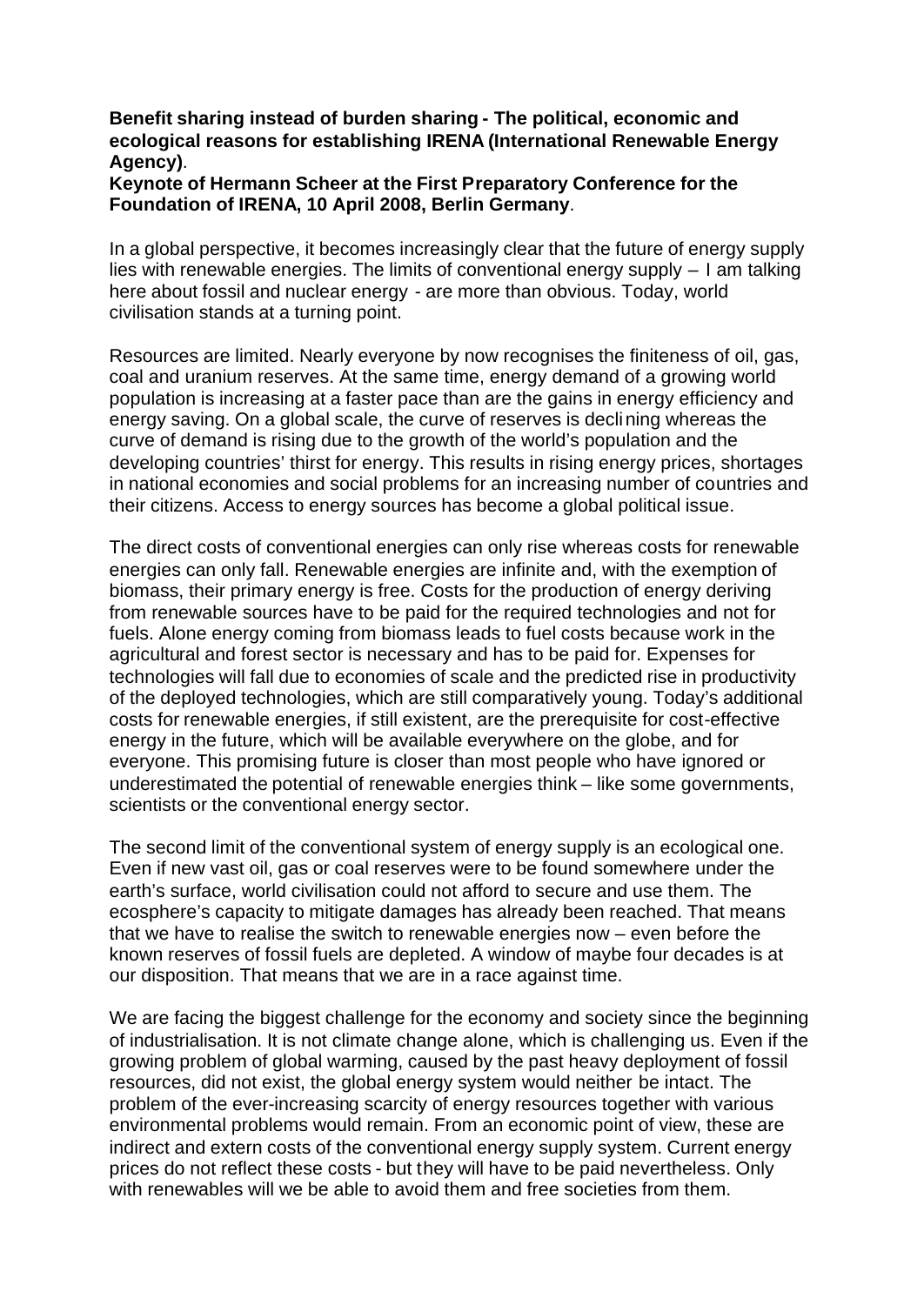Answering this challenge is considered, for the most part, to be an economic burden. This assumption is leaving a large imprint on the current energy discussion. To me this assumption appears to be highly shortsighted. The switch to renewable energy leads to several meaningful political, economic, social and ecologic benefits. These tend to be overlooked if one only takes account of the microeconomic level and if only isolated cost-comparisons of energy investments serve as benchmark. Using macroeconomic and holistic observations leads to different results.

The macroeconomic benefits are evident. A macroeconomic benefit however cannot be at the same time a microeconomic benefit for every participant in the national economy. Smart, informed and far-sighted political measures and instruments are mandatory to translate macroeconomic benefits into microeconomic incentives. A very positive example for this kind of approach in the field of renewable energy is the German renewable energy sources law, also known as feed-in-tariff law. Since it was recognised that renewables have macroeconomic benefits that address society as a whole, they have been privileged by law in Germany – initially in the field of electricity production. Guaranteed grid-access for electricity produced from renewable sources, a guaranteed feed-in-tariff and no cap on production give producers of renewable energy high investment security. This law has abolished market barriers so that incentives for investments are stimulated effectively.

Today it is clear and it becomes clearer from day to day: renewable energies are the future. However, most countries are not very well prepared for the necessary transition towards renewables. Only a few years ago governments worldwide started to realise that renewable energies have to be focused on and promoted. That is why practical implementation is lagging behind. Many countries already foster the production and use of renewable energy through different approaches on a political and economic level but only few have drafted and implemented substantial and ambitious policies so far and have the necessary scientific, technological and industrial prerequisites at their disposition. Since renewables have been underestimated for years and did not play an important role in the global energy discussion this is no small wonder.

In the 50ies, the focus lay on nuclear energy. The attitude towards nuclear energy was then the opposite of how renewables are treated today: possibilities were overestimated and the risks accompanying its use were underestimated. However, almost all countries oriented their national energy strategies towards nuclear. To support this development, two international institutions have been established in 1957: EURATOM in Western Europe and the International Atomic Energy Agency (IAEA) with a global focus. The establishment of the latter has been welcomed by the UN but has not been founded as UN-organisation. Not all UN member states became founding members of IAEA.

IAEAs task did not only consist in preventing the abuse of fissile material. The IAEA is also mandated to help governments develop nuclear energy programmes, to facilitate technology transfer and build human resource capacities. The existence of IAEA with roughly 2.000 staff and an annual budget of more than \$250 Mio. is in itself a valuable motive for establishing a balance with renewable energies and to set up IRENA.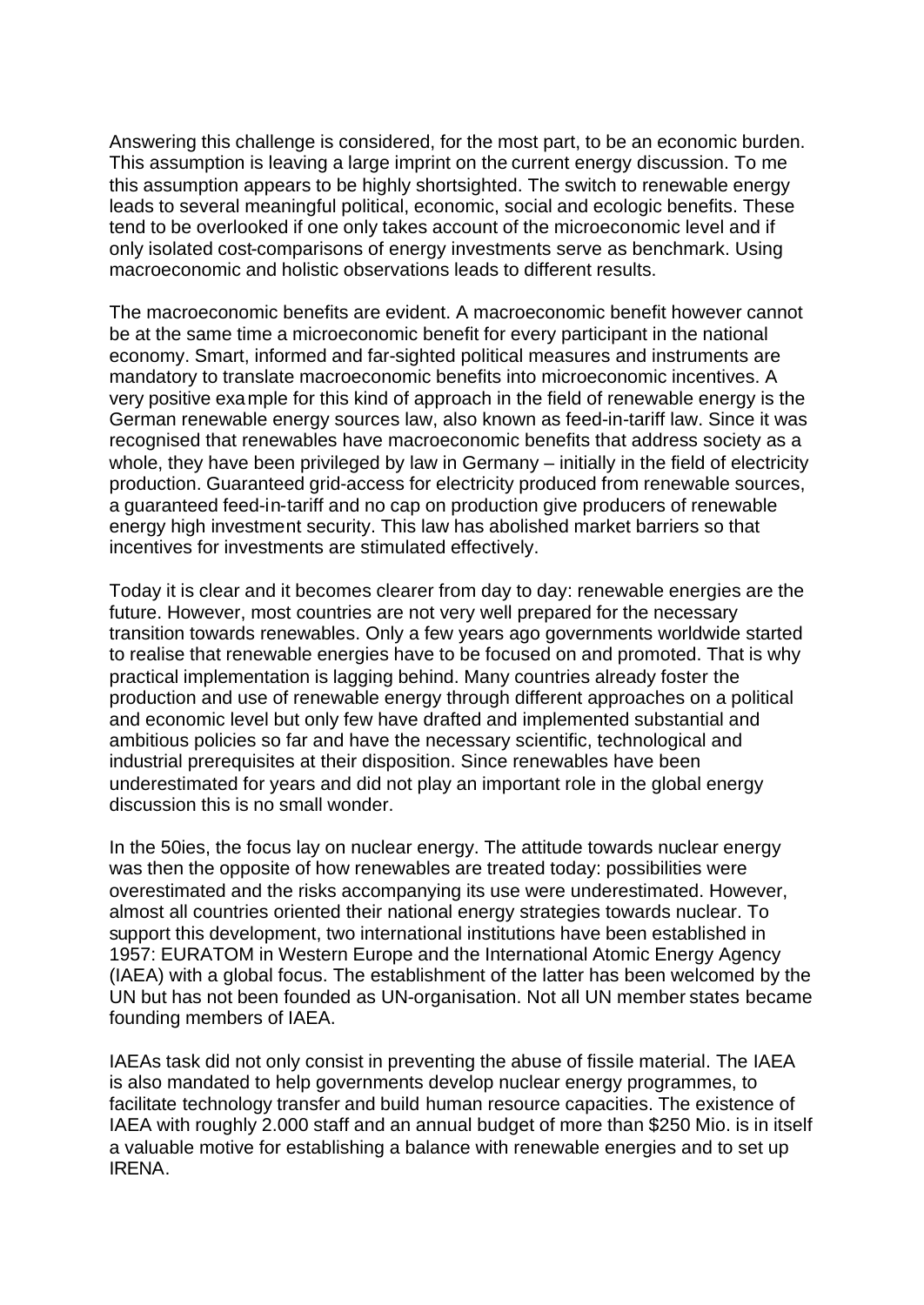IAEA exists since half a century. The call to establish an International Renewable Energy Agency has been raised for the first time 28 years ago – in the framework of the North-South Commission's Report chaired by the former German Chancellor Willy Brandt. The establishment of such an agency has been recommended in the final resolution of the first UN conference on renewable energy in Nairobi in 1981 (Conference on New and Renewable Sources of Energy). Nevertheless, these recommendations remained largely unheard. It was argued frequently that it would be sufficient to mandate existing UN-organisations with the promotion of renewable energy.

However, importance grew steadily to lay the focus on promoting renewables internationally. The oil crisis in 1973 displayed plainly, that the oil age would not last forever. To ensure security of supply with fossil resources, the OECD countries established the International Energy Agency (IEA). The IEA is not a UN Agency either – it was called "Club of the Rich". A third international organisation covering energy matters had thus been established – and all three of them contributed to underestimating renewable energy.

Even though most industrialised nations have stated initial research and development programmes for renewable energy after the oil crisis, priority of research and development still lay elsewhere. When oil prices reached a lower level in the early 80ies, most countries scaled down their still young programmes for renewables.

On the other hand, the eighties and nineties witnessed a growing unease in many societies concerning nuclear and fossil energies. Whereas the eighties were characterised – after the catastrophe in Chernobyl - by strong scepticism concerning nuclear energy, the nineties - with the climate reports growing increasingly alarming took a critical look at fossil energies. But since many thought that there would not be a realistic alternative to conventional energies, these controversies reached the international energy discussion rather late.

On the other hand various scientific reports were published that demonstrated that a complete energy supply with renewables would be feasible (for example a study of the Union of Concerned Scientists in the US in 1979, a study of the Club de Bellevue, an initiative of scientists from leading French research institutes or a study focussing on Europe published by the Institute of Applied Systems Analysis in Laxenburg). These examples show that the lack of an international agency for renewable energy helps to explain, why these energies have been neglected for so long.

In 1990, the European Association for Renewable Energies, EUROSOLAR, of which I am the president besides my capacity as member of parliament, drafted the first comprehensive memorandum on establishing IRENA and published it widely. At the invitation of Ahmedou Ould-Abdallah, the former energy commissioner of the UN Secretary General, I presented this memorandum at the UN headquarter in New York. Consequently, former UN Secretary General Perez de Cuellar established a task force, the UNSEGED, United Nations Solar Energy Group on Environment and Development. UNSEGED, chaired by Prof. Thomas Johansson, concluded that the establishment of an International Renewable Energy Agency was necessary. This proposal was aiming at the Rio-Conference of 1992 – it was expected that this conference would establish the agency. At the invitation of the US senate, the